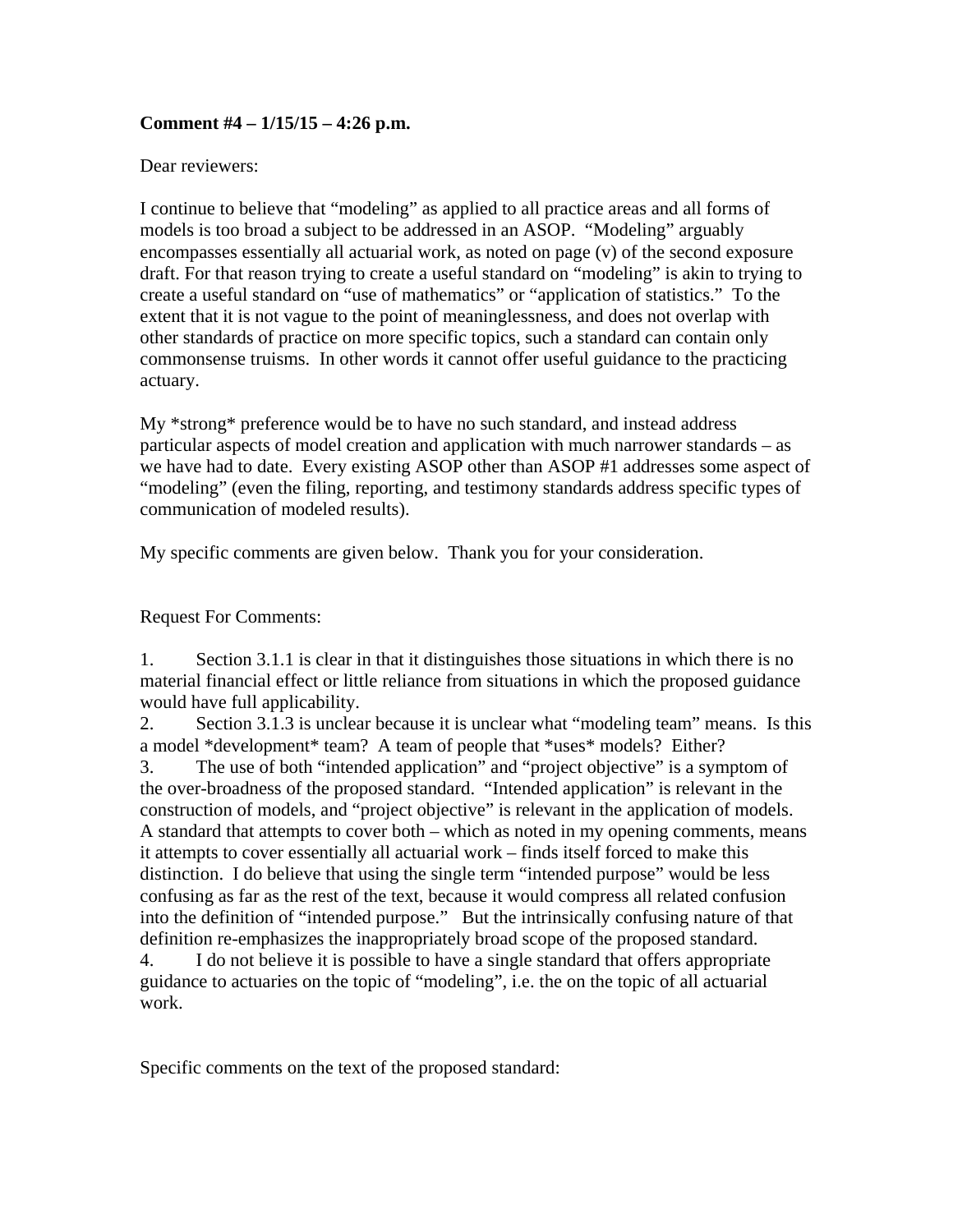1.2 – The use of bolding of defined terms is not consistent. For example the word "model" should be bolded throughout.

2.1 – This definition of "assumptions" is not appropriate. Assumptions are not always inputs to a model. Assumptions may govern the paradigm or structure of the model, or the actuary may assume that certain conditions hold (and therefore the model is applicable). If assumptions are to be defined to be "inputs," remove the term "assumptions" throughout the standard and just use the term "inputs" with qualification as necessary.

2.2 – This definition of "data" is not appropriate. Not all data are input, as the draft itself recognizes in 3.3.1a (which says validation could include reconciliation of relevant input values to actual data). A more appropriate definition of "data" would be "facts or information that comprise or inform the selection of model input; data may be collected from sources such as records, experience, experiments, surveys, or observations."

2.4 – The term "executable" is not defined but seems to imply that any "implementation" must be a piece of software. Is that the intention? The definition of "model" is not that narrow.

2.7 – The definition of "intended purpose" is confusing because this over-broad proposed standard is attempting to address both the \*construction\* of models (where "intended application" is relevant), and the \*application\* of models (where "project objective" is relevant).

2.12 – This defines parameters as a type of model input. That is simply not appropriate. Parameters need not be inputs; in predictive modeling, parameters are the output. I find no need for this definition – just eliminate the term "parameter" from the standard (as above with "assumption") and simply refer to "input." The examples are also confusing. Is "coefficients of variables" meant to say "coefficients of variation"? Are these examples meant to clarify what types of "model input" are meant by the term "parameter"? A close parsing of the sentence yields: "parameters are… input… that, when varied, result in different output". I fail to see how this is a useful definition.

3.1.3 – Unclear what "modeling team" means. Is this a model \*development\* team? A team of people that \*uses\* models? Either?

 $3.2.5$  b – What does this mean? Is it the same as (c), i.e. does "grouping model inputs" refer to reducing the level of granularity? Is this consideration asking the actuary to verify that the level of granularity is appropriate (that's 3.2.5c) or is it asking the actuary to do some sort of sensitivity test to streamline the model as much as possible (which, much as I prefer a model to be no more complex than necessary, would seem to be too onerous a requirement for an ASOP)?

 $3.2.5$  e – What is the actuary supposed to do if the entity, its members, or its counterparties have choices / options that could have a material influence? That is almost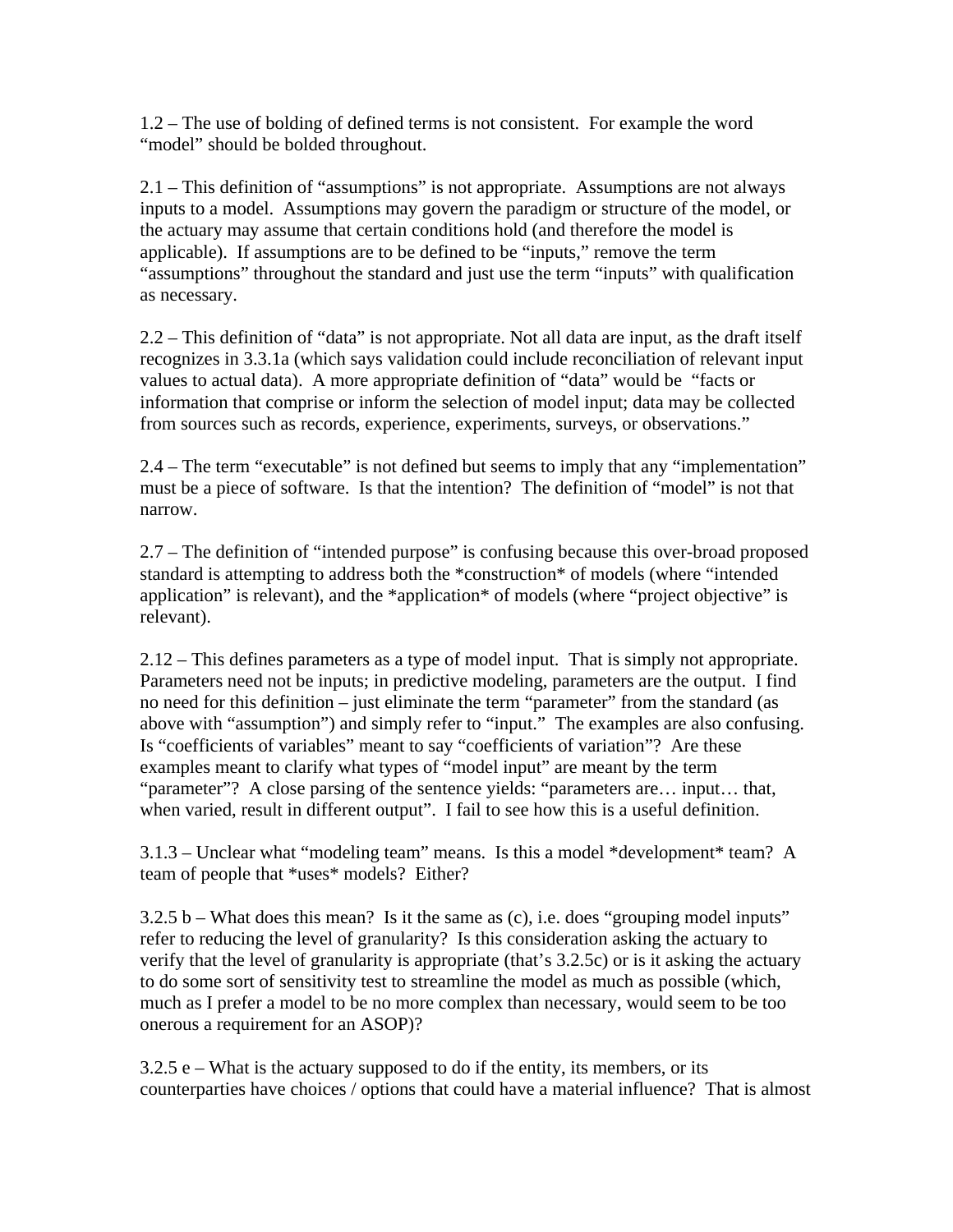always the case! That doesn't mean that a model that does not attempt to include such choices / options is inappropriate. Every model is only an approximation to reality. How is this consideration helpful?

3.2.7 should be combined with 3.2.6 and only address "inputs" – remove the terms "assumptions" and "parameters."

3.2.7d – For complex models, it may be extremely difficult and/or time consuming to ascertain that there is no inconsistency across all the inputs. This section should require the actuary to take "reasonable and appropriate steps" to ensure consistency to the extent possible.

3.3.1.a – In 2.2, "data" is defined to be a type of "input," but here the actuary is advised to consider reconciliation of "input" with "actual data" in a context that makes clear that "other inputs" is not what is meant by "actual data" – illustrating that the definition of "data" given in 2.2 is inappropriate.

3.4 – This section is overly onerous. Requiring the actuary to explain methodology, assumptions and parameters (i.e. inputs), limitations, and material changes WHENEVER the actuary presents model results is simply unrealistic. This may be a model that is used frequently. It may be one that the principal or other users are quite familiar with. It may be an in-house standard. It's not appropriate to require this level of exposition WHENEVER results are presented – even if there is reliance with potential for material financial effect (and therefore the actuary, by 3.1.1, would be required to apply the full guidance). Is this meant only to apply to formal actuarial reports as per ASOP 41 (as the sub-points seem to indicate)? I question why this section is even necessary – why are section 3.4 and section 4 not already covered by ASOP 41?

3.7 – This section seems to acknowledge my main point, that meaningful guidance on modeling is already provided in numerous other ASOPs and the actuary is bound to follow them... and 3.7 clearly states that those other ASOPs take precedence over this proposed one. Why, then, is this one necessary? What does it add? How does it benefit the practicing actuary?

4.1.2 – as noted above in the comment on 3.2.7d, it may not be feasible to completely eliminate any possibility of inconsistency among inputs. The actuary should only be required to disclose any material inconsistencies revealed through "reasonable and appropriate steps" taken to ensure consistency.

Alice Underwood

\_\_\_\_\_\_\_\_\_\_\_\_\_\_\_\_\_\_\_\_\_\_\_\_\_\_\_\_\_\_\_\_\_\_\_\_\_\_

Alice Underwood, FCAS, CERA, MAAA, Ph.D. Executive Vice President